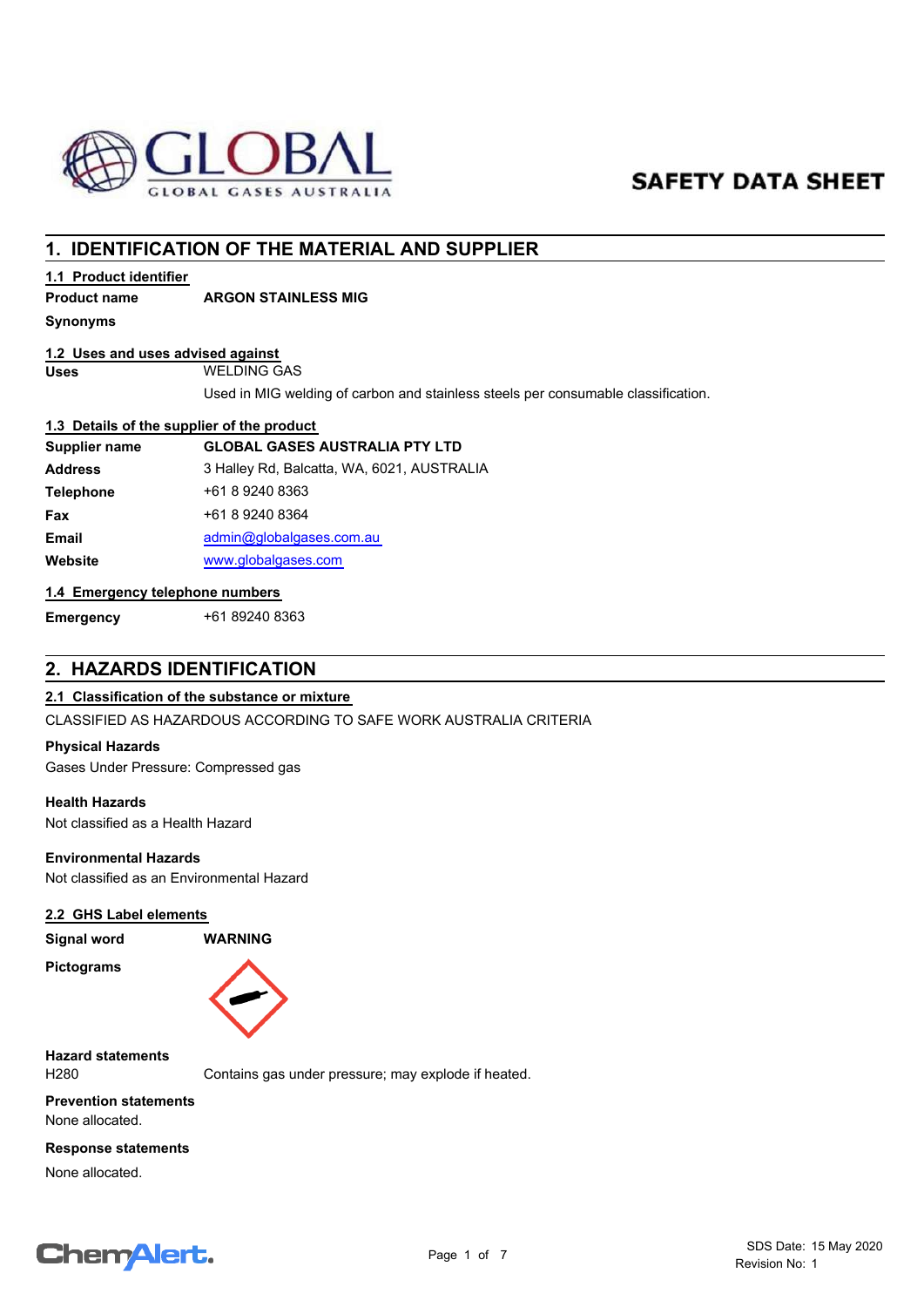#### **Storage statements**

P410 + P403 Protect from sunlight. Store in a well-ventilated place.

# **Disposal statements**

None allocated.

# **2.3 Other hazards**

Asphyxiant. Effects are proportional to oxygen displacement.

# **3. COMPOSITION/ INFORMATION ON INGREDIENTS**

# **3.1 Substances / Mixtures**

| Ingredient    | <b>CAS Number</b> | <b>EC Number</b> | Content (v/v) |
|---------------|-------------------|------------------|---------------|
| ARGON         | 7440-37-1         | 231-147-0        | 98%           |
| <b>OXYGEN</b> | 7782-44-7         | 231-956-9        | 2%            |

# **4. FIRST AID MEASURES**

## **4.1 Description of first aid measures**

| Eye                         | None required.                                                                                                                                                                                                      |
|-----------------------------|---------------------------------------------------------------------------------------------------------------------------------------------------------------------------------------------------------------------|
| <b>Inhalation</b>           | If inhaled, remove from contaminated area. To protect rescuer, use an Air-line respirator or Self Contained<br>Breathing Apparatus (SCBA). Apply artificial respiration if not breathing. Give oxygen if available. |
| <b>Skin</b>                 | None required.                                                                                                                                                                                                      |
| Ingestion                   | Ingestion is not considered a potential route of exposure.                                                                                                                                                          |
| <b>First aid facilities</b> | Eye wash facilities should be available.                                                                                                                                                                            |

# **4.2 Most important symptoms and effects, both acute and delayed**

In high concentrations may cause asphyxiation. Symptoms may include loss of mobility / consciousness. Victim may not be aware of asphyxiation.

## **4.3 Immediate medical attention and special treatment needed**

Treat symptomatically.

# **5. FIRE FIGHTING MEASURES**

## **5.1 Extinguishing media**

Use water fog to cool containers from protected area.

## **5.2 Special hazards arising from the substance or mixture**

Non flammable.

## **5.3 Advice for firefighters**

Temperatures in a fire may cause cylinders to rupture. Cool cylinders or containers exposed to fire by applying water from a protected location. Remove cool cylinders from the path of the fire. Evacuate the area if unable to keep cylinders cool. Do not approach cylinders or containers suspected of being hot.

## **5.4 Hazchem code**

2TE

- Fine Water Spray.
- T Wear full fire kit and breathing apparatus. Dilute spill and run-off.
- E Evacuation of people in and around the immediate vicinity of the incident should be considered.

# **6. ACCIDENTAL RELEASE MEASURES**

## **6.1 Personal precautions, protective equipment and emergency procedures**

If the cylinder is leaking, evacuate area of personnel. Inform manufacturer/supplier of leak. Use Personal Protective Equipment (PPE) as detailed in Section 8 of the SDS.

## **6.2 Environmental precautions**

Prevent from entering sewers, basements and workpits, or any place where its accumulation can be dangerous.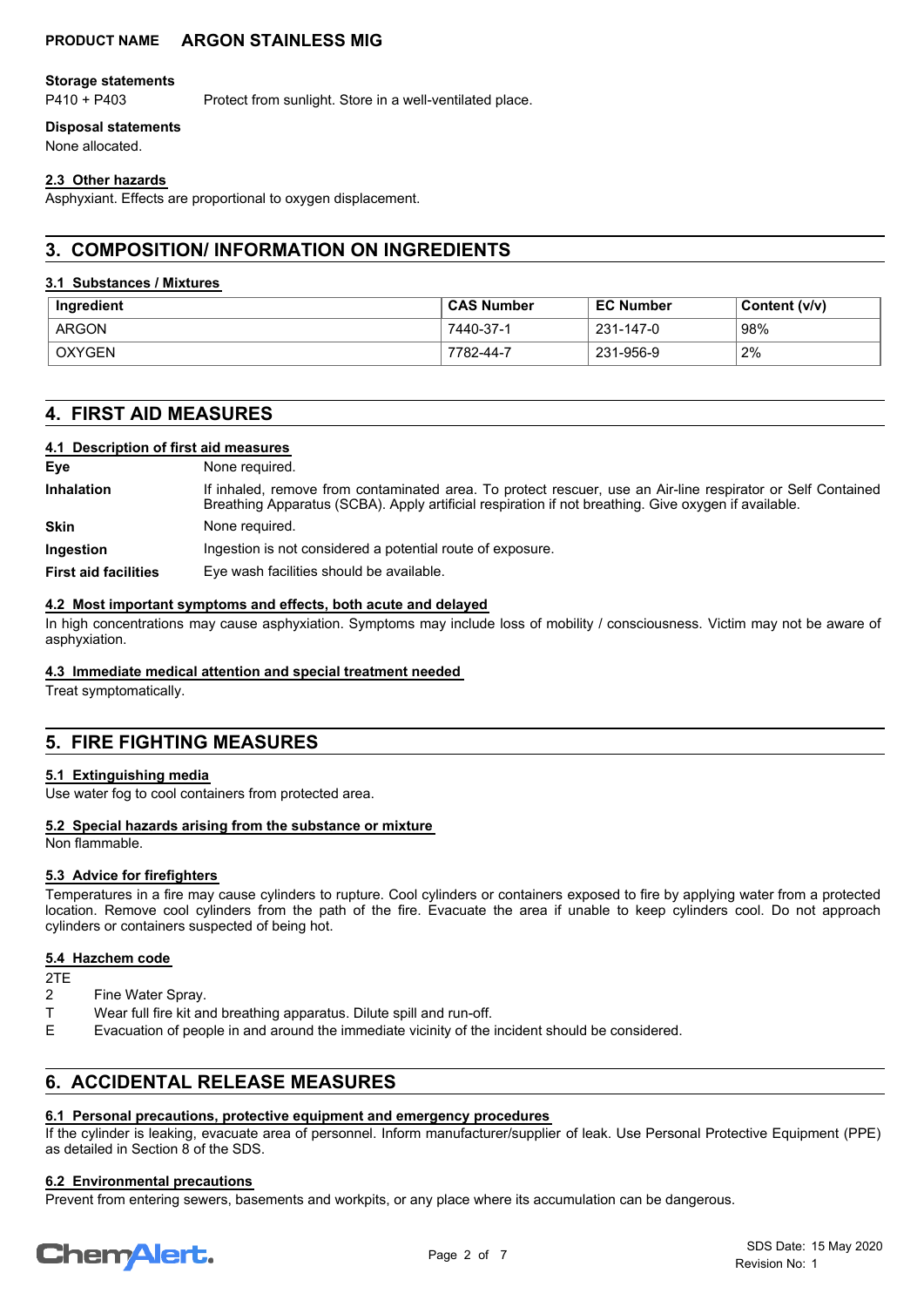#### **6.3 Methods of cleaning up**

Carefully move material to a well ventilated remote area, then allow to discharge if safe to do so. Do not attempt to repair leaking valve or cylinder safety devices.

#### **6.4 Reference to other sections**

See Sections 8 and 13 for exposure controls and disposal.

# **7. HANDLING AND STORAGE**

#### **7.1 Precautions for safe handling**

Use of safe work practices are recommended to avoid inhalation. Do not drag, drop, slide or roll cylinders. The uncontrolled release of a gas under pressure may cause physical harm. Use a suitable hand truck for cylinder movement.

#### **7.2 Conditions for safe storage, including any incompatibilities**

Cylinders should be stored below 65°C in a secure area, upright and restrained to prevent cylinders from falling. Cylinders should also be stored in a dry, well ventilated area constructed of non-combustible material with firm level floor (preferably concrete), away from areas of heavy traffic and emergency exits.

#### **7.3 Specific end uses**

No information provided.

# **8. EXPOSURE CONTROLS / PERSONAL PROTECTION**

#### **8.1 Control parameters**

#### **Exposure standards**

| Ingredient | Reference        | <b>TWA</b> |                   | <b>STEL</b> |                   |
|------------|------------------|------------|-------------------|-------------|-------------------|
|            |                  | ppm        | mg/m <sup>3</sup> | ppm         | mg/m <sup>3</sup> |
| Argon      | <b>SWA JAUSI</b> |            |                   | Asphvxiant  |                   |

#### **Biological limits**

No biological limit values have been entered for this product.

#### **8.2 Exposure controls**

Provide suitable ventilation to minimise or eliminate exposure. Confined areas (e.g. tanks) should be adequately ventilated or gas tested. **Engineering controls**

#### **PPE**

| Eye / Face  | Wear safety glasses.                                                                                       |
|-------------|------------------------------------------------------------------------------------------------------------|
| Hands       | Wear leather gloves.                                                                                       |
| <b>Body</b> | Wear coveralls and safety boots.                                                                           |
| Respiratory | Where an inhalation risk exists, wear Self Contained Breathing Apparatus (SCBA) or an Air-line respirator. |



# **9. PHYSICAL AND CHEMICAL PROPERTIES**

# **9.1 Information on basic physical and chemical properties**

| Appearance              | <b>COLOURLESS GAS</b> |
|-------------------------|-----------------------|
| <b>Odour</b>            | <b>SLIGHT ODOUR</b>   |
| Flammability            | <b>NON FLAMMABLE</b>  |
| <b>Flash point</b>      | <b>NOT RELEVANT</b>   |
| <b>Boiling point</b>    | <b>NOT AVAILABLE</b>  |
| <b>Melting point</b>    | <b>NOT AVAILABLE</b>  |
| <b>Evaporation rate</b> | <b>NOT AVAILABLE</b>  |
| рH                      | <b>NOT AVAILABLE</b>  |
| <b>Vapour density</b>   | <b>NOT AVAILABLE</b>  |
|                         |                       |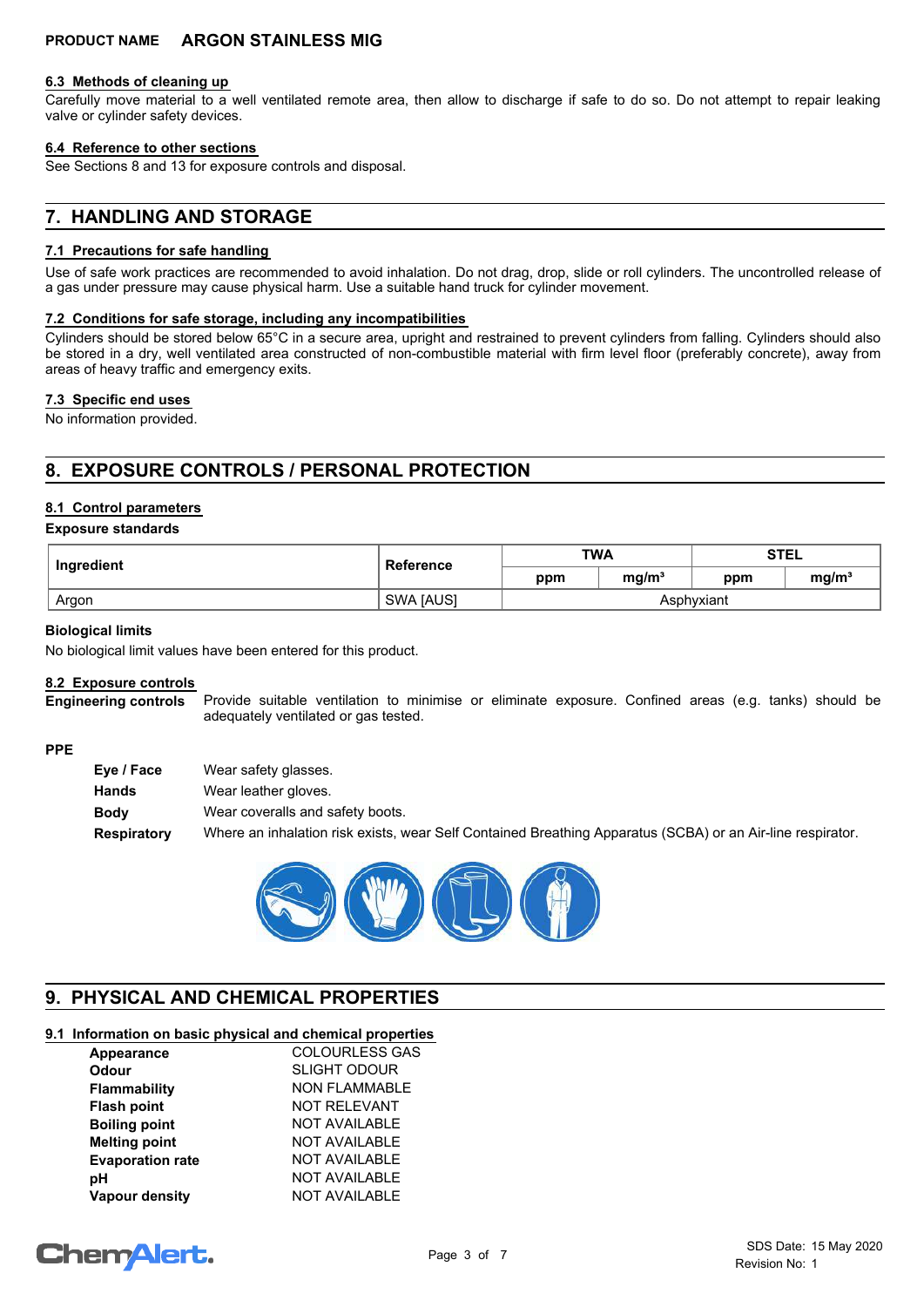#### **9.1 Information on basic physical and chemical properties**

| <b>Specific gravity</b>          | NOT AVAII ABI F      |
|----------------------------------|----------------------|
| Solubility (water)               | NOT AVAII ABI F      |
| Vapour pressure                  | NOT AVAII ABI F      |
| <b>Upper explosion limit</b>     | NOT RFI FVANT        |
| <b>Lower explosion limit</b>     | NOT RFI FVANT        |
| <b>Partition coefficient</b>     | NOT AVAII ABI F      |
| <b>Autoignition temperature</b>  | NOT AVAII ABI F      |
| <b>Decomposition temperature</b> | NOT AVAILABLE        |
| Viscosity                        | NOT AVAII ABI F      |
| <b>Explosive properties</b>      | <b>NOT AVAILABLE</b> |
| <b>Oxidising properties</b>      | <b>NOT AVAILABLE</b> |
| Odour threshold                  | NOT AVAII ABI F      |

# **10. STABILITY AND REACTIVITY**

# **10.1 Reactivity**

Carefully review all information provided in sections 10.2 to 10.6.

# **10.2 Chemical stability**

Stable under recommended conditions of storage.

# **10.3 Possibility of hazardous reactions**

Polymerization will not occur.

## **10.4 Conditions to avoid**

Avoid shock, friction, heavy impact, heat, sparks, open flames and other ignition sources.

## **10.5 Incompatible materials**

Compatible with most commonly used materials.

## **10.6 Hazardous decomposition products**

May evolve toxic gases if heated to decomposition.

# **11. TOXICOLOGICAL INFORMATION**

## **11.1 Information on toxicological effects**

| <b>Acute toxicity</b>              | Based on available data, the classification criteria are not met.                                                                                                                 |
|------------------------------------|-----------------------------------------------------------------------------------------------------------------------------------------------------------------------------------|
| <b>Skin</b>                        | Not classified as a skin irritant.                                                                                                                                                |
| Eye                                | Not classified as an eye irritant.                                                                                                                                                |
| <b>Sensitisation</b>               | Not classified as causing skin or respiratory sensitisation.                                                                                                                      |
| <b>Mutagenicity</b>                | Not classified as a mutagen.                                                                                                                                                      |
| Carcinogenicity                    | Not classified as a carcinogen.                                                                                                                                                   |
| <b>Reproductive</b>                | Not classified as a reproductive toxin.                                                                                                                                           |
| STOT - single<br>exposure          | Asphyxiant. Effects are proportional to oxygen displacement. Over exposure may result in dizziness,<br>drowsiness, weakness, fatigue, breathing difficulties and unconsciousness. |
| <b>STOT</b> - repeated<br>exposure | Not classified as causing organ damage from repeated exposure.                                                                                                                    |
| <b>Aspiration</b>                  | Not applicable to gases and gas mixtures.                                                                                                                                         |

# **12. ECOLOGICAL INFORMATION**

## **12.1 Toxicity**

No ecological damage caused by this product.

## **12.2 Persistence and degradability**

The product is expected to biodegrade and is not expected to persist for long periods in an aquatic environment.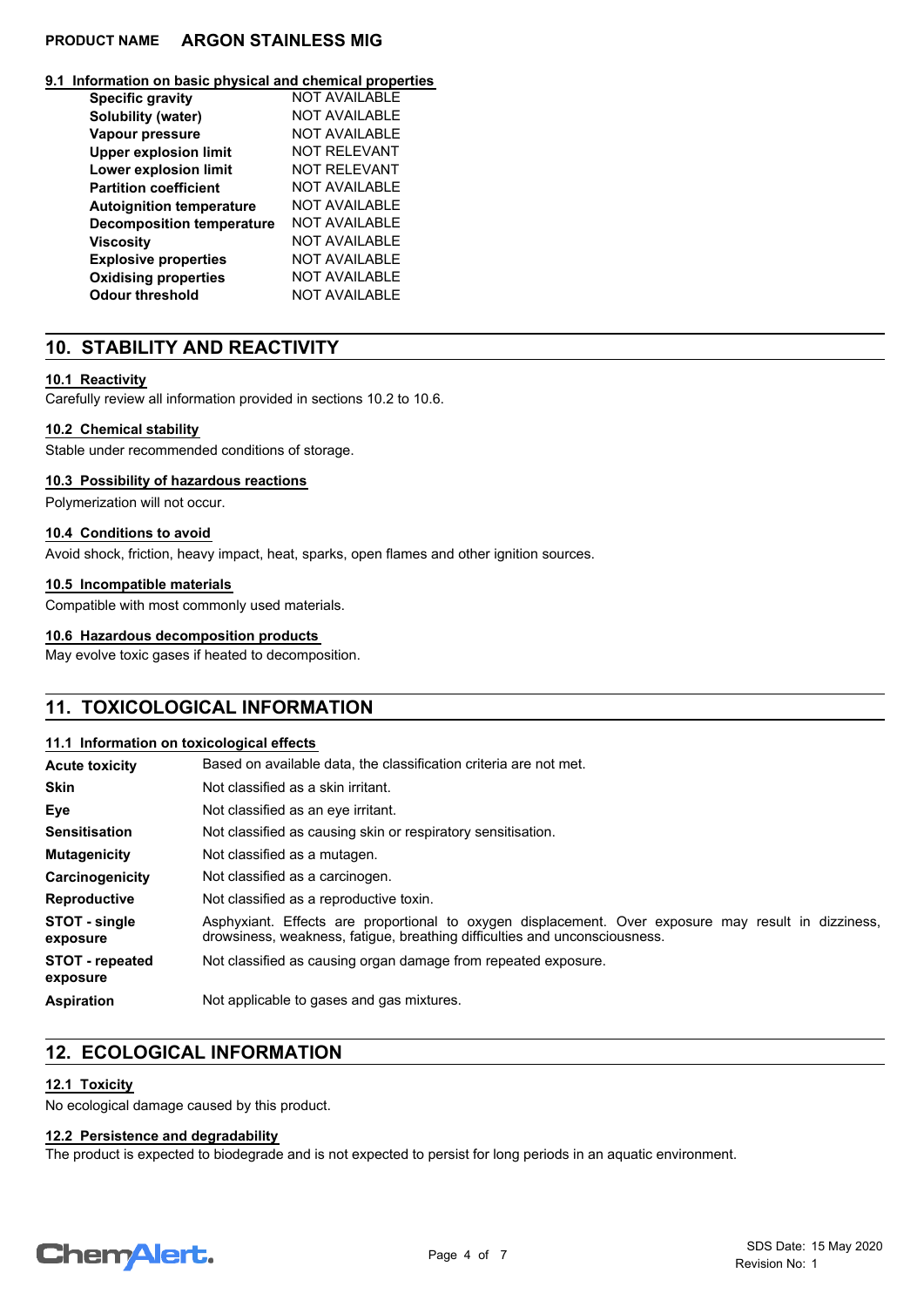#### **12.3 Bioaccumulative potential**

This product does not bioaccumulate.

#### **12.4 Mobility in soil**

The substance is a gas, not applicable.

#### **12.5 Other adverse effects**

No information provided.

# **13. DISPOSAL CONSIDERATIONS**

# **13.1 Waste treatment methods**

Cylinders should be returned to the manufacturer or supplier for disposal of contents. **Waste disposal**

**Legislation** Dispose of in accordance with relevant local legislation.

# **14. TRANSPORT INFORMATION**

# **CLASSIFIED AS A DANGEROUS GOOD BY THE CRITERIA OF THE ADG CODE**



|                                     | <b>LAND TRANSPORT (ADG)</b>                | <b>SEA TRANSPORT (IMDG / IMO)</b>          | AIR TRANSPORT (IATA / ICAO)                |
|-------------------------------------|--------------------------------------------|--------------------------------------------|--------------------------------------------|
| 14.1 UN Number                      | 1956                                       | 1956                                       | 1956                                       |
| 14.2 Proper<br><b>Shipping Name</b> | COMPRESSED GAS, N.O.S.<br>(contains argon) | COMPRESSED GAS, N.O.S.<br>(Contains argon) | COMPRESSED GAS, N.O.S.<br>(Contains argon) |
| 14.3 Transport<br>hazard class      | 2.2                                        | 2.2                                        | 22                                         |
| 14.4 Packing Group                  | None allocated.                            | None allocated.                            | None allocated.                            |

# **14.5 Environmental hazards**

Not a Marine Pollutant

# **14.6 Special precautions for user**

| <b>Hazchem code</b> | 2TF                                                                                          |
|---------------------|----------------------------------------------------------------------------------------------|
| <b>GTEPG</b>        | 2C1                                                                                          |
| EmS                 | $F-C. S-V$                                                                                   |
| Other information   | Ensure cylinder is separated from driver and that outlet of relief device is not obstructed. |

# **15. REGULATORY INFORMATION**

| 15.1 Safety, health and environmental requiations/legislation specific for the substance or mixture |                                                                                                                                                                    |  |
|-----------------------------------------------------------------------------------------------------|--------------------------------------------------------------------------------------------------------------------------------------------------------------------|--|
| <b>Poison schedule</b>                                                                              | A poison schedule number has not been allocated to this product using the criteria in the Standard for the<br>Uniform Scheduling of Medicines and Poisons (SUSMP). |  |
| <b>Classifications</b>                                                                              | Safework Australia criteria is based on the Globally Harmonised System (GHS) of Classification and<br>Labelling of Chemicals.                                      |  |
| <b>Inventory listings</b>                                                                           | <b>AUSTRALIA: AICS (Australian Inventory of Chemical Substances)</b><br>All components are listed on AICS, or are exempt.                                          |  |

# **16. OTHER INFORMATION**

#### **Additional information**

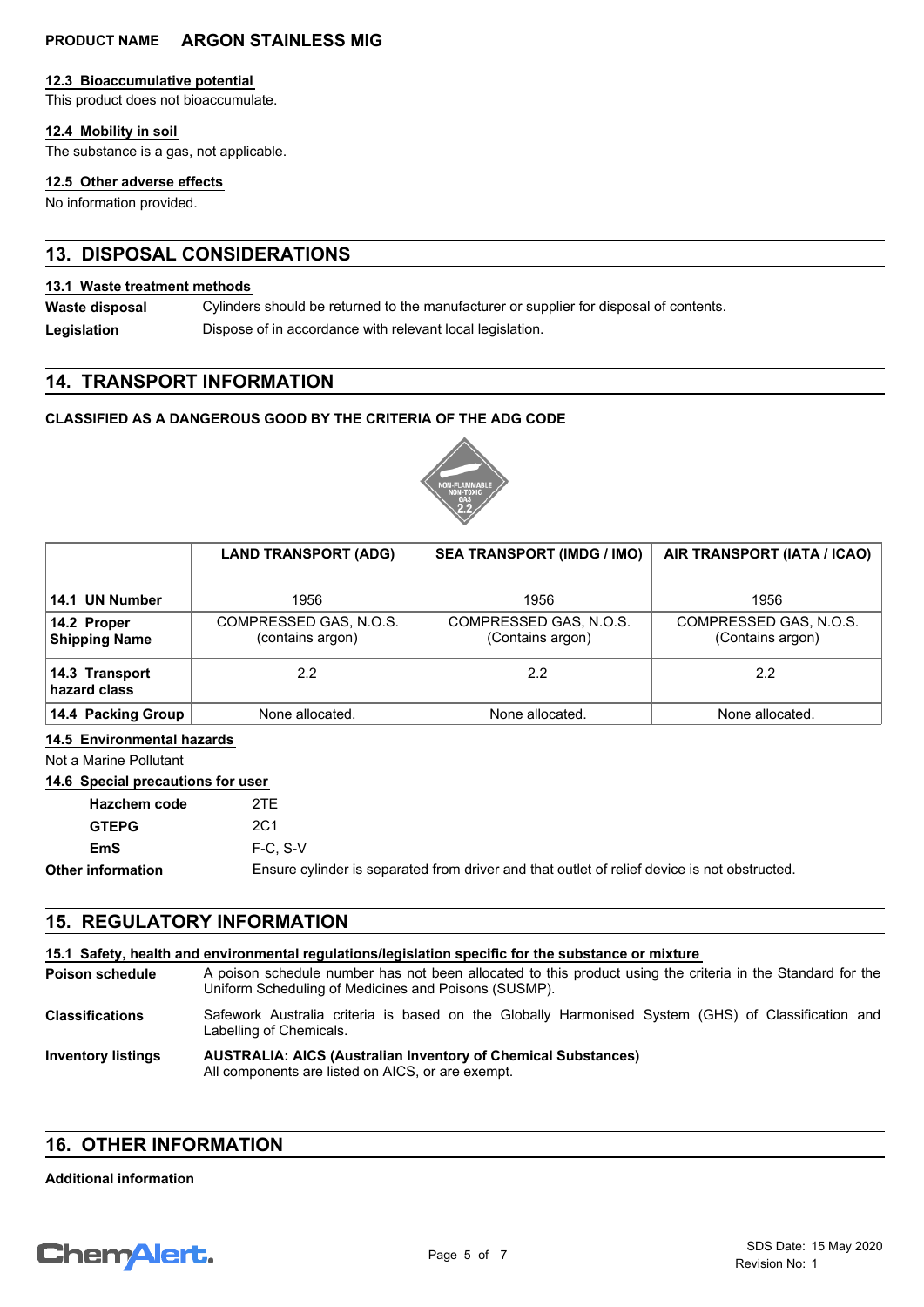The storage of significant quantities of gas cylinders must comply with AS4332 The storage and handling of gases in cylinders.

APPLICATION METHOD: Gas regulator of suitable pressure and flow rating fitted to cylinder or manifold with low pressure gas distribution to equipment.

#### PERSONAL PROTECTIVE EQUIPMENT GUIDELINES:

The recommendation for protective equipment contained within this report is provided as a guide only. Factors such as form of product, method of application, working environment, quantity used, product concentration and the availability of engineering controls should be considered before final selection of personal protective equipment is made.

#### HEALTH EFFECTS FROM EXPOSURE:

It should be noted that the effects from exposure to this product will depend on several factors including: form of product; frequency and duration of use; quantity used; effectiveness of control measures; protective equipment used and method of application. Given that it is impractical to prepare a report which would encompass all possible scenarios, it is anticipated that users will assess the risks and apply control methods where appropriate.

| <b>Abbreviations</b> | <b>ACGIH</b>                                                             | American Conference of Governmental Industrial Hygienists                                                                                                                                                                                                                                                                                                                                                                                                              |
|----------------------|--------------------------------------------------------------------------|------------------------------------------------------------------------------------------------------------------------------------------------------------------------------------------------------------------------------------------------------------------------------------------------------------------------------------------------------------------------------------------------------------------------------------------------------------------------|
|                      | CAS#                                                                     | Chemical Abstract Service number - used to uniquely identify chemical compounds                                                                                                                                                                                                                                                                                                                                                                                        |
|                      | <b>CNS</b>                                                               | Central Nervous System                                                                                                                                                                                                                                                                                                                                                                                                                                                 |
|                      | EC No.                                                                   | EC No - European Community Number                                                                                                                                                                                                                                                                                                                                                                                                                                      |
|                      | <b>EMS</b>                                                               | Emergency Schedules (Emergency Procedures for Ships Carrying Dangerous<br>Goods)                                                                                                                                                                                                                                                                                                                                                                                       |
|                      | <b>GHS</b>                                                               | <b>Globally Harmonized System</b>                                                                                                                                                                                                                                                                                                                                                                                                                                      |
|                      | <b>GTEPG</b>                                                             | <b>Group Text Emergency Procedure Guide</b>                                                                                                                                                                                                                                                                                                                                                                                                                            |
|                      | <b>IARC</b>                                                              | International Agency for Research on Cancer                                                                                                                                                                                                                                                                                                                                                                                                                            |
|                      | <b>LC50</b>                                                              | Lethal Concentration, 50% / Median Lethal Concentration                                                                                                                                                                                                                                                                                                                                                                                                                |
|                      | LD50                                                                     | Lethal Dose, 50% / Median Lethal Dose                                                                                                                                                                                                                                                                                                                                                                                                                                  |
|                      | mq/m <sup>3</sup>                                                        | Milligrams per Cubic Metre                                                                                                                                                                                                                                                                                                                                                                                                                                             |
|                      | <b>OEL</b>                                                               | Occupational Exposure Limit                                                                                                                                                                                                                                                                                                                                                                                                                                            |
|                      | рH                                                                       | relates to hydrogen ion concentration using a scale of 0 (high acidic) to 14 (highly<br>alkaline).                                                                                                                                                                                                                                                                                                                                                                     |
|                      | ppm                                                                      | Parts Per Million                                                                                                                                                                                                                                                                                                                                                                                                                                                      |
|                      | <b>STEL</b>                                                              | Short-Term Exposure Limit                                                                                                                                                                                                                                                                                                                                                                                                                                              |
|                      | STOT-RE                                                                  | Specific target organ toxicity (repeated exposure)                                                                                                                                                                                                                                                                                                                                                                                                                     |
|                      | STOT-SE                                                                  | Specific target organ toxicity (single exposure)                                                                                                                                                                                                                                                                                                                                                                                                                       |
|                      | <b>SUSMP</b>                                                             | Standard for the Uniform Scheduling of Medicines and Poisons                                                                                                                                                                                                                                                                                                                                                                                                           |
|                      | <b>SWA</b>                                                               | Safe Work Australia                                                                                                                                                                                                                                                                                                                                                                                                                                                    |
|                      | TLV                                                                      | <b>Threshold Limit Value</b>                                                                                                                                                                                                                                                                                                                                                                                                                                           |
|                      | <b>TWA</b>                                                               | <b>Time Weighted Average</b>                                                                                                                                                                                                                                                                                                                                                                                                                                           |
|                      |                                                                          |                                                                                                                                                                                                                                                                                                                                                                                                                                                                        |
| <b>Report status</b> |                                                                          | This document has been compiled by RMT on behalf of the manufacturer, importer or supplier of the<br>product and serves as their Safety Data Sheet ('SDS').                                                                                                                                                                                                                                                                                                            |
|                      |                                                                          | It is based on information concerning the product which has been provided to RMT by the<br>manufacturer, importer or supplier or obtained from third party sources and is believed to represent<br>the current state of knowledge as to the appropriate safety and handling precautions for the product<br>at the time of issue. Further clarification regarding any aspect of the product should be obtained<br>directly from the manufacturer, importer or supplier. |
|                      | in this SDS.                                                             | While RMT has taken all due care to include accurate and up-to-date information in this SDS, it<br>does not provide any warranty as to accuracy or completeness. As far as lawfully possible, RMT<br>accepts no liability for any loss, injury or damage (including consequential loss) which may be<br>suffered or incurred by any person as a consequence of their reliance on the information contained                                                             |
| <b>Prepared by</b>   | Western Australia 6005<br>Fax: +61 8 9322 1794<br>Email: info@rmt.com.au | <b>Risk Management Technologies</b><br>5 Ventnor Ave, West Perth<br>Phone: +61 8 9322 1711<br>Web: www.rmtglobal.com                                                                                                                                                                                                                                                                                                                                                   |